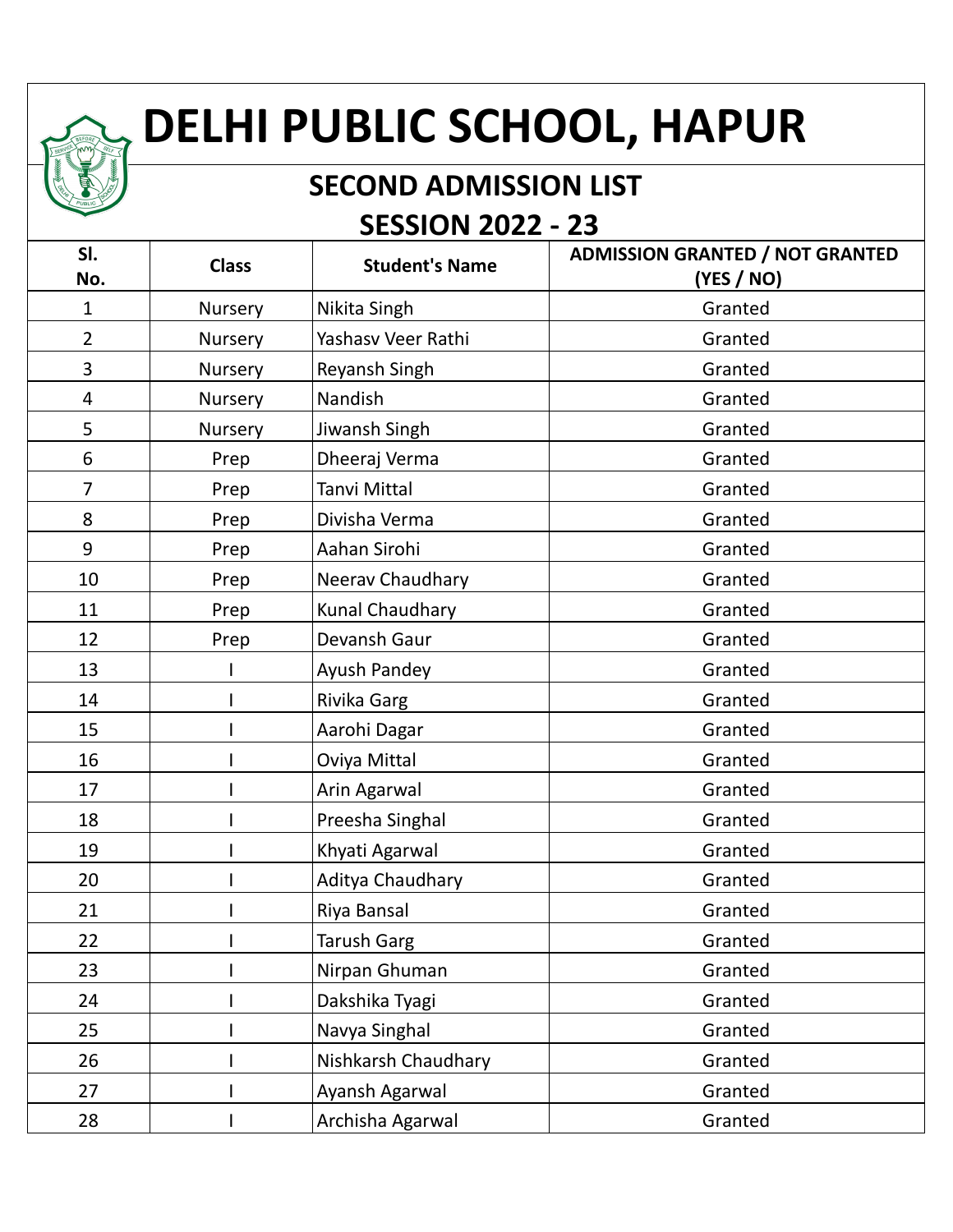| 29 |               | Sarika Chaudhary      | Granted |
|----|---------------|-----------------------|---------|
| 30 |               | Aarav Sirohi          | Granted |
| 31 |               | Aaradhya Sirohi       | Granted |
| 32 |               | Dikshita Sirohi       | Granted |
| 33 | Ш             | <b>Arnav Saraswat</b> | Granted |
| 34 | Ш             | Avni                  | Granted |
| 35 | Ш             | Trisha Kharbanda      | Granted |
| 36 | $\mathbf{II}$ | Himanshu Goel         | Granted |
| 37 | Ш             | Swarnika Tyagi        | Granted |
| 38 | $\mathbf{I}$  | Nakul                 | Granted |
| 39 | Ш             | Veera                 | Granted |
| 40 | $\mathbf{II}$ | Atharva Agarwal       | Granted |
| 41 | III           | Dhriti Jindal         | Granted |
| 42 | III           | Aadiya Gupta          | Granted |
| 43 | Ш             | Nirpendra Singh Dewra | Granted |
| 44 | Ш             | Yogya Vardan          | Granted |
| 45 | III           | Aradhya Agarwal       | Granted |
| 46 | III           | Aarohi Singh          | Granted |
| 47 | III           | Sehej Agarwal         | Granted |
| 48 | Ш             | Ayan Goel             | Granted |
| 49 | III           | Tushita Agarwal       | Granted |
| 50 | III           | Kundan Singh          | Granted |
| 51 | III           | Aayush Tyagi          | Granted |
| 52 | III           | Anika Agarwal         | Granted |
| 53 | IV            | Mitrayu Gark          | Granted |
| 54 | IV            | Yathin Bansal         | Granted |
| 55 | IV            | <b>Aksh Singhal</b>   | Granted |
| 56 | IV            | Suryansh Kashyap      | Granted |
| 57 | IV            | Atharva Chaudhary     | Granted |
| 58 | IV            | Arnav                 | Granted |
| 59 | IV            | Deeksha               | Granted |
| 60 | IV            | Shreyansh Chaudhary   | Granted |
| 61 | IV            | Raghav Verma          | Granted |
| 62 | IV            | Prateek Chaudhary     | Granted |
| 63 | $\vee$        | Pehel Singhal         | Granted |